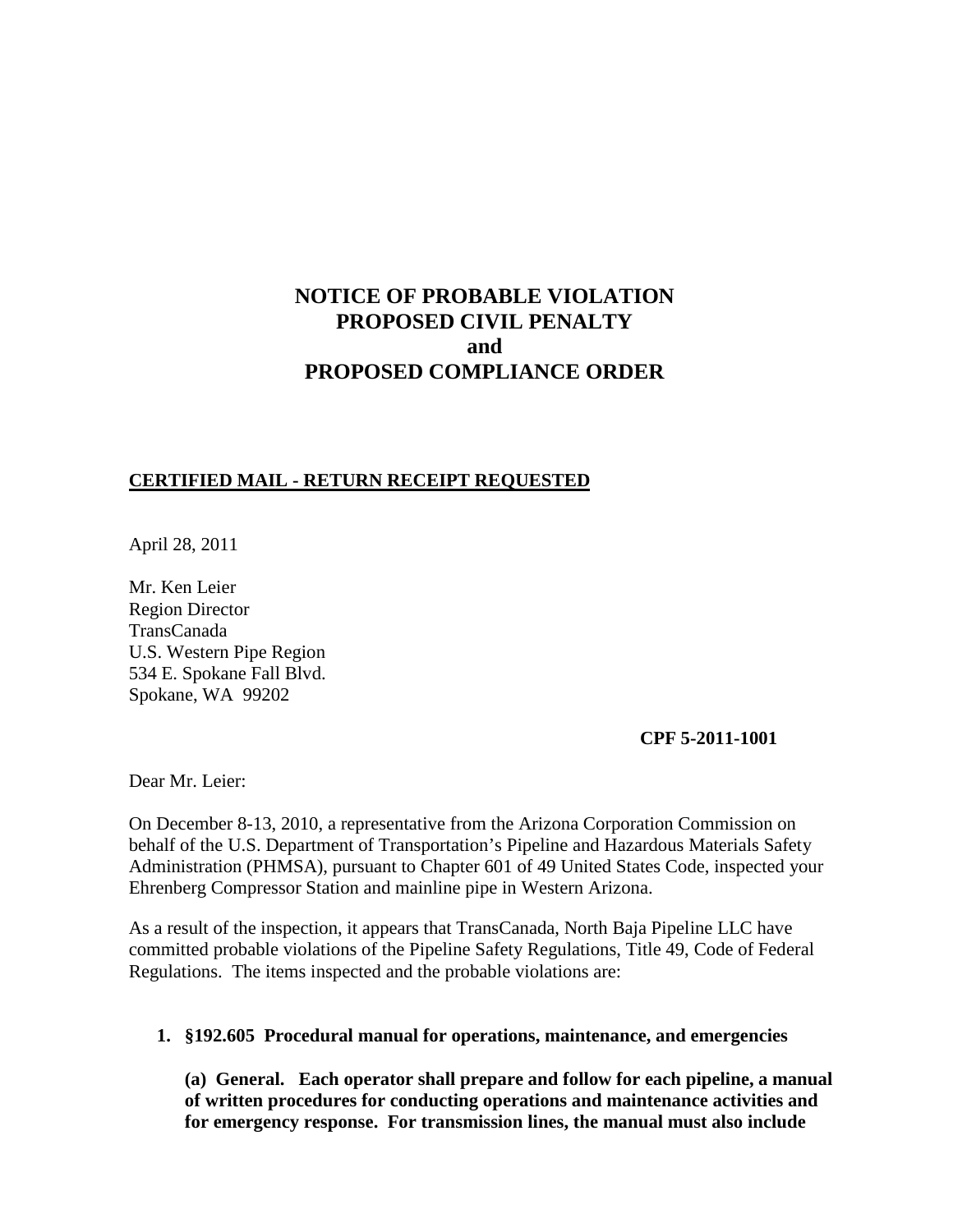**procedures for handling abnormal operations. This manual must be reviewed and updated by the operator at intervals not exceeding 15 months, but at least one each calendar year. This manual must be prepared before operations of a pipeline system commence. Appropriate parts of the manual must be kept at locations where operations and maintenance activities are conducted.**

TransCanada did not follow its written procedures for repairing pipeline coating. Per TransCanada's Operating Procedure (Manual)/Specification "TES-COAT-EPU-US External Epoxy/Urethane Coating Systems, March 19, 2007 - repairing pipeline coating damage requires that any affected areas be cleaned by sandblasting and/or roughing up of the original coating. In December 2007, TransCanada sought to repair an area of damaged coating on its pipeline. When that area was excavated in December 2010, it appeared as though handapplied epoxy had simply been placed over the bare surface and original coating. Photographs of the excavated pipe are evidence that the pipe in the excavated area not had been prepared by "sandblasting" and/or roughing up of the repair areas original coating. The "sandblasting" and/or roughing up of the repair areas original coating are required in the company's written procedures.

## **2. §192.605 Procedural manual for operations, maintenance, and emergencies**

**(b) Maintenance and normal operations. The manual required by paragraph (a) of this section must include procedures for the following, if applicable, to provide safety during maintenance and operations.**

**(2) Controlling corrosion in accordance with the operations and maintenance requirements of Subpart I of this part.**

Per TransCanada Operating Procedure (Manual) 25.0 192.463 – Cathodic Protection Criteria, TransCanada did not have a written procedure in place for identifying what level of abnormally high pipe-to-soil potentials would require remedial action. In the absence of that procedure, TransCanada allowed the station yard to have potential pipe-to-soil readings in excess of 2.0 volts for several years, and there was coating disbondment and damage found when yard piping was exposed in December of 2007.

#### Proposed Civil Penalty

Under 49 United states Code, § 60122, you are subject to a civil penalty not to exceed \$100,000 for each violation for each day the violation persists up to a maximum of \$1,000,000 for any related series of violations. The Compliance Officer has reviewed the circumstances and supporting documentation involved in the above probable violation and has recommended that you be preliminarily assessed a civil penalty of \$16,200.00 as follows:

| Item number | <b>PENALTY</b> |
|-------------|----------------|
|             | \$16,200.00    |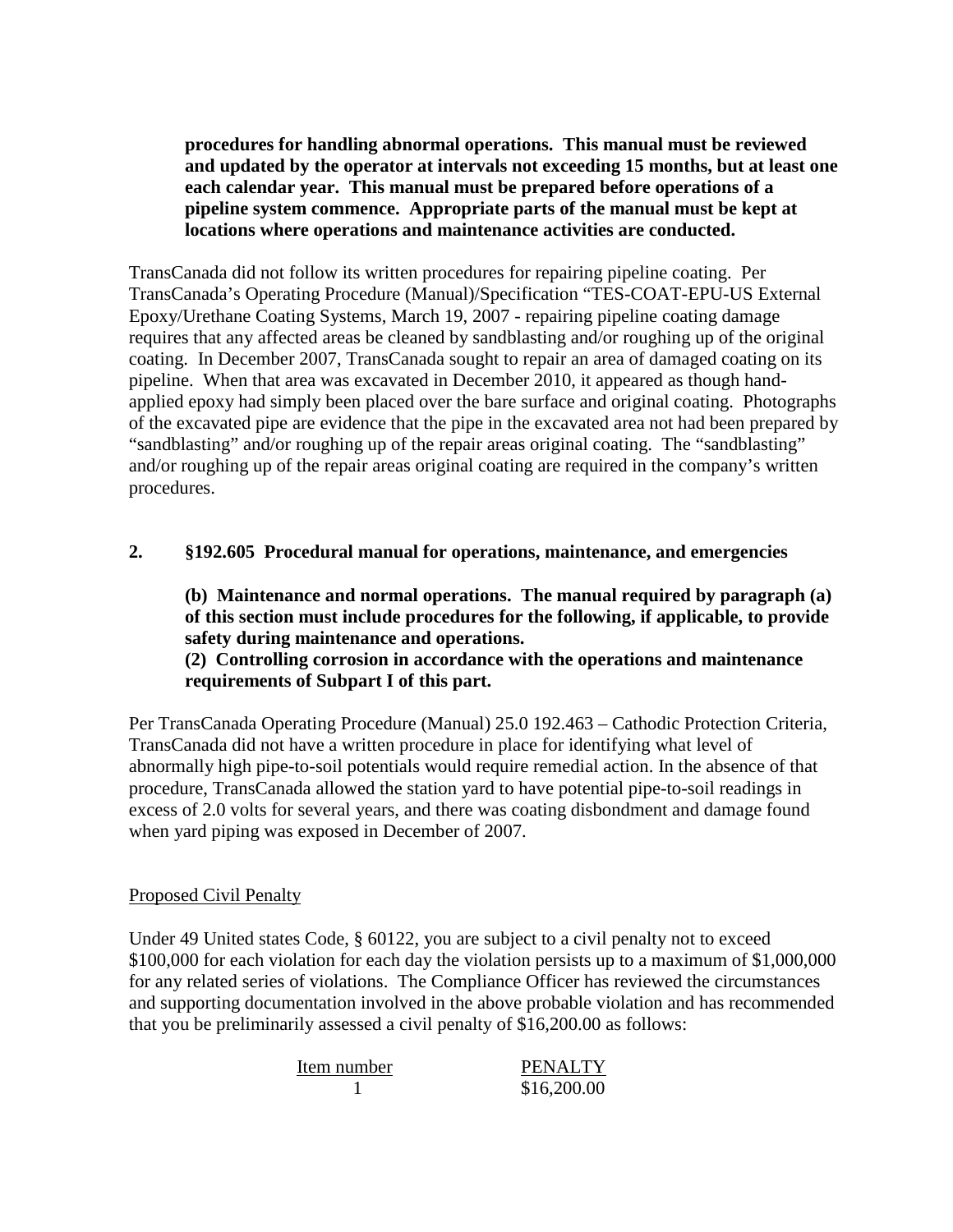### Proposed Compliance Order

With respect to item number 2, pursuant to 49 United States Code § 60118, the Pipeline and Hazardous Materials Safety Administration proposes to issue a Compliance Order to TransCanada. Please refer to the *Proposed Compliance Order*, which is enclosed and made a part of this Notice.

### Response to this Notice

Enclosed as part of this Notice is a document entitled *Response Options for Pipeline Operators in Compliance Proceedings*. Please refer to this document and note the response options. Be advised that all material you submit in response to this enforcement action is subject to being made publicly available. If you believe that any portion of your responsive material qualifies for confidential treatment under 5 U.S.C. 552(b), along with the complete original document you must provide a second copy of the document with the portions you believe qualify for confidential treatment redacted and an explanation of why you believe the redacted information qualifies for confidential treatment under 5 U.S.C. 552(b). If you do not respond within 30 days of receipt of this Notice, this constitutes a waiver of your right to contest the allegations in this Notice and authorizes the Associate Administrator for Pipeline Safety to find facts as alleged in this Notice without further notice to you and to issue a Final Order.

In your correspondence on this matter, please refer to **CPF 5-2011-1001** and for each document you submit, please provide a copy in electronic format whenever possible.

Sincerely,

Chris Hoidal Director, Western Region Pipeline and Hazardous Materials Safety Administration

Enclosures: *Proposed Compliance Order Response Options for Pipeline Operators in Compliance Proceedings*

cc: PHP-60 Compliance Registry PHP-500 T. Finch (#133556) Arizona Corporation Commission - Mr. Robert Miller